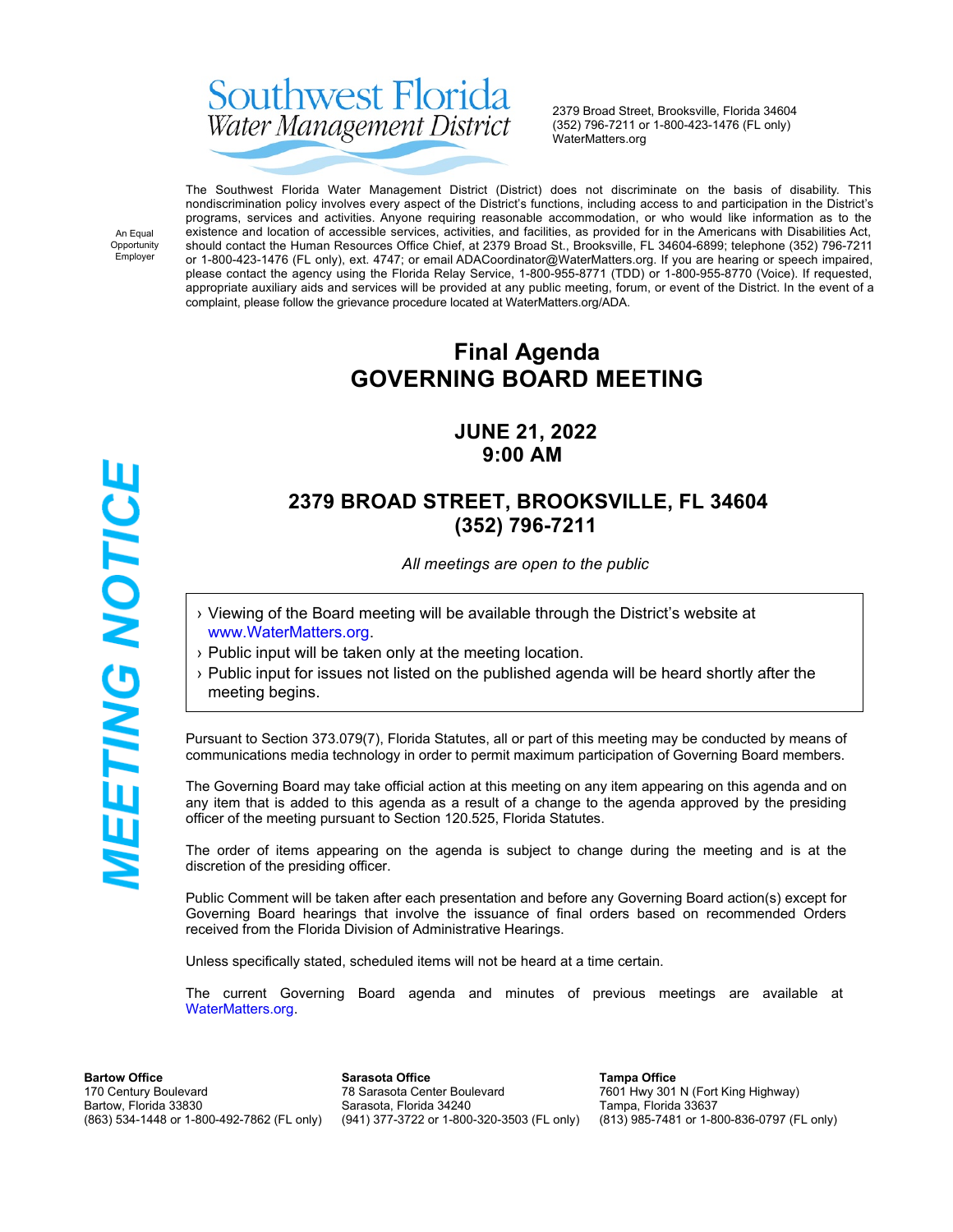#### **1. CONVENE PUBLIC MEETING**

- 1.1 Call to Order
- 1.2 Invocation and Pledge of Allegiance
- 1.3 Employee Recognition
- 1.4 Additions/Deletions to Agenda
- 1.5 Public Input for Issues Not Listed on the Published Agenda

#### **2. CONSENT AGENDA**

- 2.1 **Finance/Outreach and Planning Committee:** Governing Board Travel Annual Environmental Permitting Summer School
- 2.2 **Finance/Outreach and Planning Committee:** Approval of Memorandum of Understanding Between Sarasota County Property Appraiser and Southwest Florida Water Management District
- 2.3 **Finance/Outreach and Planning Committee:** Adopt Resolutions to Identify New Slate of Officers for Financial Documents
- 2.4 **Resource Management Committee:** Approve the Updated Silver Twin Lake Watershed Management Plan Floodplain Information for Regulatory Use and to Update Flood Insurance Rate Maps in Hillsborough County (N872)
- 2.5 **Regulation Committee:** Water Use Permit No. 20 011963.004, SCF Farms Inc. / SCF Farms Inc, Handcart Citrus and Cattle, Inc, et al. (Manatee County)
- 2.6 **Executive Director's Report:** Approve Governing Board Minutes May 24, 2022

#### **3. FINANCE/OUTREACH AND PLANNING COMMITTEE**

- 3.1 **Discussion:** Information Item: Consent Item(s) Moved to Discussion
- 3.2 **Discussion:** Information Item: Knowledge Management: Governing Board Member Duties and Responsibilities Policy
- 3.3 **Discussion:** Action Item: Fiscal Year 2023 Recommended Annual Service Budget
- 3.4 **Submit & File:** Information Item: Budget Transfer Report

#### **4. RESOURCE MANAGEMENT COMMITTEE**

- 4.1 **Discussion:** Information Item: Consent Item(s) Moved to Discussion
- 4.2 **Discussion:** Information Item: Knowledge Management: Cooperative Funding Initiative Governing Board Policy

#### **5. OPERATIONS, LANDS, AND RESOURCE MONITORING COMMITTEE**

- 5.1 **Discussion:** Information Item: Consent Item(s) Moved to Discussion
- 5.2 **Discussion:** Information Item: Hydrologic Conditions Report